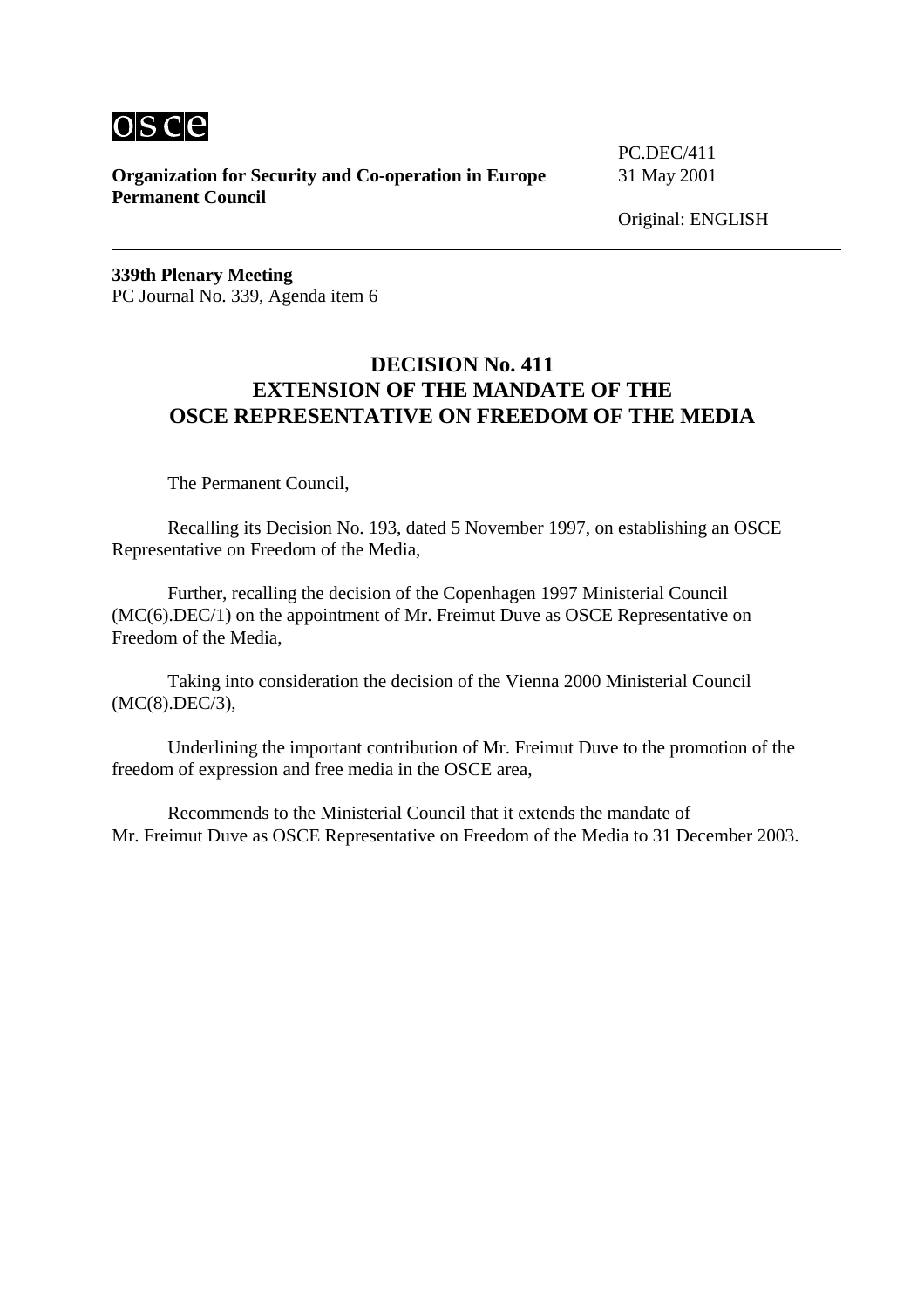PC.DEC/411 31 May 2001 Attachment 1

 ENGLISH Original: RUSSIAN

## **INTERPRETATIVE STATEMENT UNDER PARAGRAPH 79 (CHAPTER 6) OF THE FINAL RECOMMENDATIONS OF THE HELSINKI CONSULTATIONS**

By the Delegation of the Russian Federation:

 "The Russian Federation agrees to the extension of Mr. F. Duve's tenure in office as the OSCE Representative on Freedom of the Media and expects that the work of this important institution will cover the entire range of issues related to the functioning of independent and pluralistic media in the whole area of OSCE responsibility, without any geographical selectivity. The Russian Federation presumes that Mr. Duve will conduct his work in strict accordance with the given mandate and direct his activities at practical assistance to the participating States in a spirit of co-operation and dialogue based on equality, reflecting the character and political nature of the OSCE and in keeping with the spirit and letter of numerous decisions of the Organization.

 The Russian Federation requests that this interpretative statement be attached to the Journal of the day of the Permanent Council."